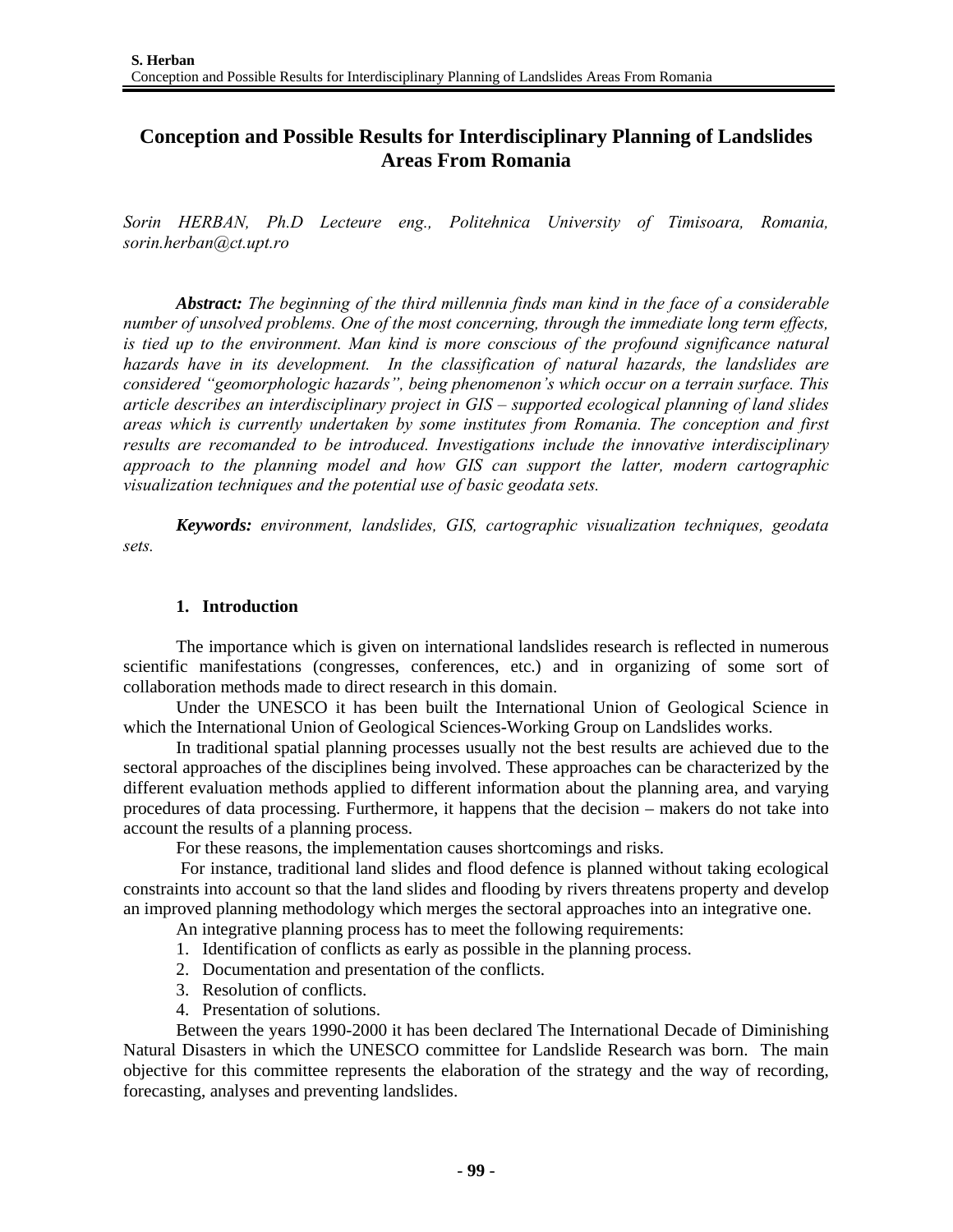At the middle of the International Decade of Diminishing Natural Disasters we can see an increasing preoccupation for research and preventing landslides in every country and upgrading the organisational and informational domains of land sliding all over the world.

In research, the most valuable data among the physical-mechanical parameters of the rocks affected by instability, hydrogeology and climate are gathered from landslides already produced. The data which is obtained though is not important for using it in areas where a landslide is possible.

For orientating the activity of preventing and reducing the effects of landslides among the environment, in general, and over economical and social sites, especially, The Public Buildings and Territory Managing Minister, has approved with the Order Nr.18/N from 19.02.1997 "The Guide through identification and monitoring of landslides and finding solutions for preventing and reducing their effect, for satisfying the safety measures in building construction sites repairing and protecting the environment. (Shortcut GT 006-97).

The first and third requirement demands the application of an adjusted scale of measurement for the evaluation of planning alternatives. Such a scale can only be derived through discussion between the disciplines. The logical approach to enable conflict identification, documentation and presentation of resolutions are a geo–information system (GIS) and cartographic visualization.

#### **2. Concept for an Integrated Planning Process**

In Chapter I the requirements for an interdisciplinary approach to land slides and floodplain area development have been developed. A general schema of the reference model for this approach is shown in Figure 1. First of all it is necessary to establish a general evaluation background from which the data model and the required methods are being derived.

The planning approach is based on the working hypothesis that there is a spectrum of objective for land slides and floodplain area development which are located between the contrasting objectives 'protection of use by man' and 'sustainable development of nature'.



Fig. 1. Reference Model for an Integrated Planning Methodology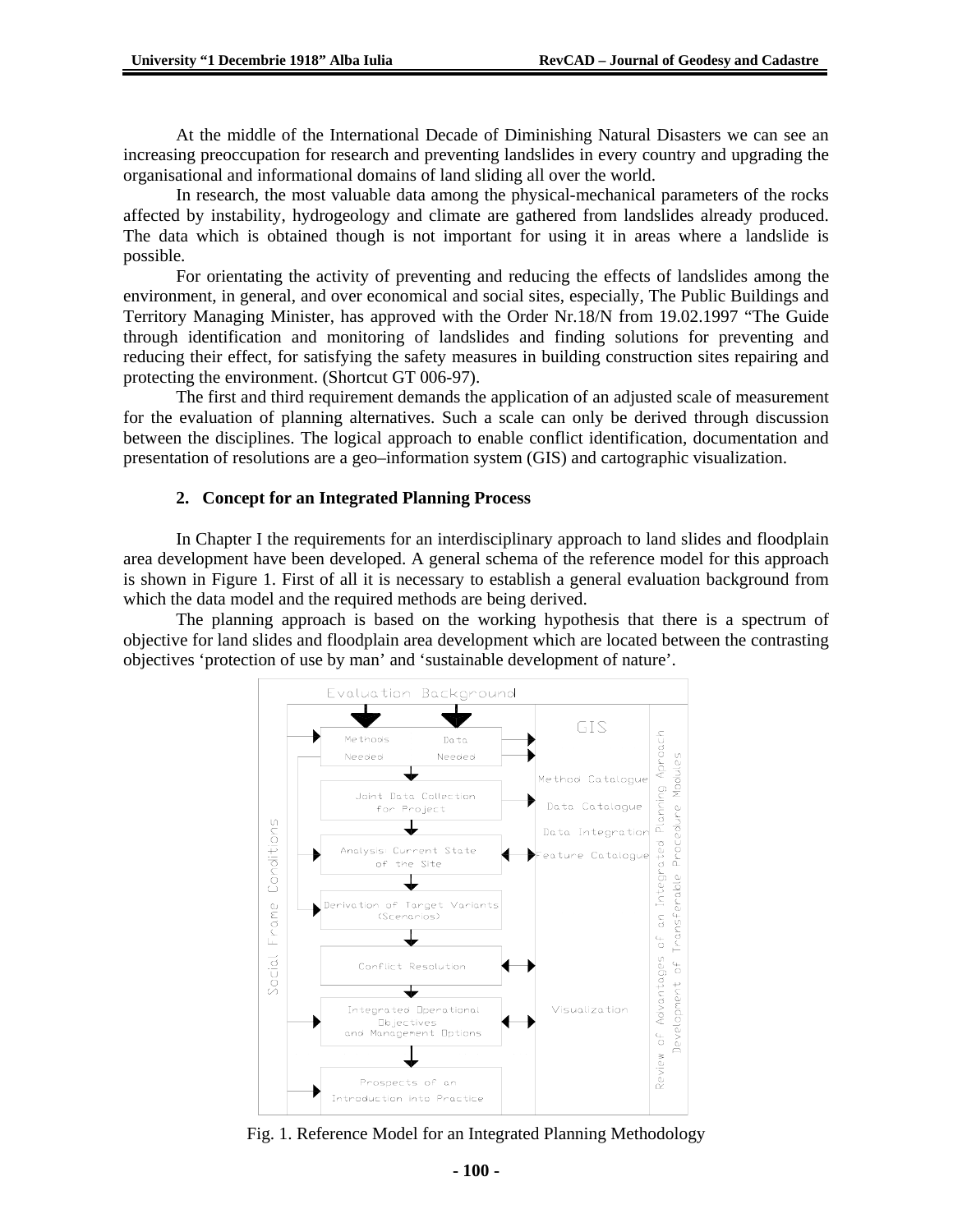On the basis of the established methods not only the current state of the project area is assessed but also the objective variants being derived in certain planning scenarios. The GIS as the link between the disciplines plays an integrating role during the ongoing communication and resolution of conflicts. The scale of the planning model has been set to 1:10.000.

## **3. Logical and Tehnical Concept of the GIS-Implementation**

## **3.1. Investigations for the Implementation of the GIS-Database**

A central requirement for an interdisciplinary GIS – project is the development of a common data model which includes all types of data needed by the project partners. It is represented by the integrated feature catalogue. Starting from a basic geodata feature catalogue such as given by MM (Minister of Medium) (see next paragraph), the latter is extended the new types of objects to be integrated into the existing geodatabase.

## **3.1.1. Concept of Basic Geodata**

The Digital Landscape Model 25/1 (DLM 25/1) used in the project is a basic geodata set. It is part of the Authoritative Topographic – Cartographic Information System (ATKIS) and readily available in its first implementation DLM 25/1 from the surveying and mapping agencies and describes the landscape in an object – structured way from a topographical point of view [1,3]. It consists of the 2-D Digital Situation Model 25/1 (DSM 25/1) and Digital Terrain Model 1:5.000 (DTM 5) and is based on an hierarchical feature catalogue. The latter classifies the environment into topographic objects of seven domains of feature classes (control points; settlements; transportation; vegetation; hydrograph; relief and areas) which again are subdivided into several groups of feature classes, e.g. the feature class domain 'vegetation' is subdivided into the groups 'areas of vegetation' and 'individual trees and bushes'. The feature class groups then contain the actual feature classes such as 'individual tree' which are described further by various attributes, e.g. indicators for vegetation. The data base and the GIS is designed to serve as a basic geodata set in order to provide other disciplines basic information and a common reference frame for their discipline – specific data.

## **3.1.2. Concept of the GIS**

The concept of the GIS is illustrated by Figure 2. Due to the different views each discipline establishes its own primary model of reality, and describes the latter on the basis of geometrical, semantically and temporal information including interrelations between them.

This leads to the Digital Discipline – Specific Models (DDSM) of the subject areas, in this case models of the landscape planners and the civil engineers. The combination of DLM (see above) and DDSM leads to the Digital Object Model (DOM) which serves on the one hand as input for analysis and modelling calculations on the basis of methods implemented in the GIS, on the other hand it is used for the computer – assisted cartographic design process. The result of a cartographic design process leads to the Digital Cartographic Model (DCM) which is a virtual secondary model of the environment; it has to be transformed via DA – conversation to a suitable analogue secondary model of reality.

# **3.1.3. Required Geodata**

The information to be integrated into the planning model was chosen according to the requirements of data of the project partners. The data base may be derived consistently from the evaluation background. This approach is state-of-the-art in landscape planning and recommended by various authors. The general data requirements of the landscape planners have been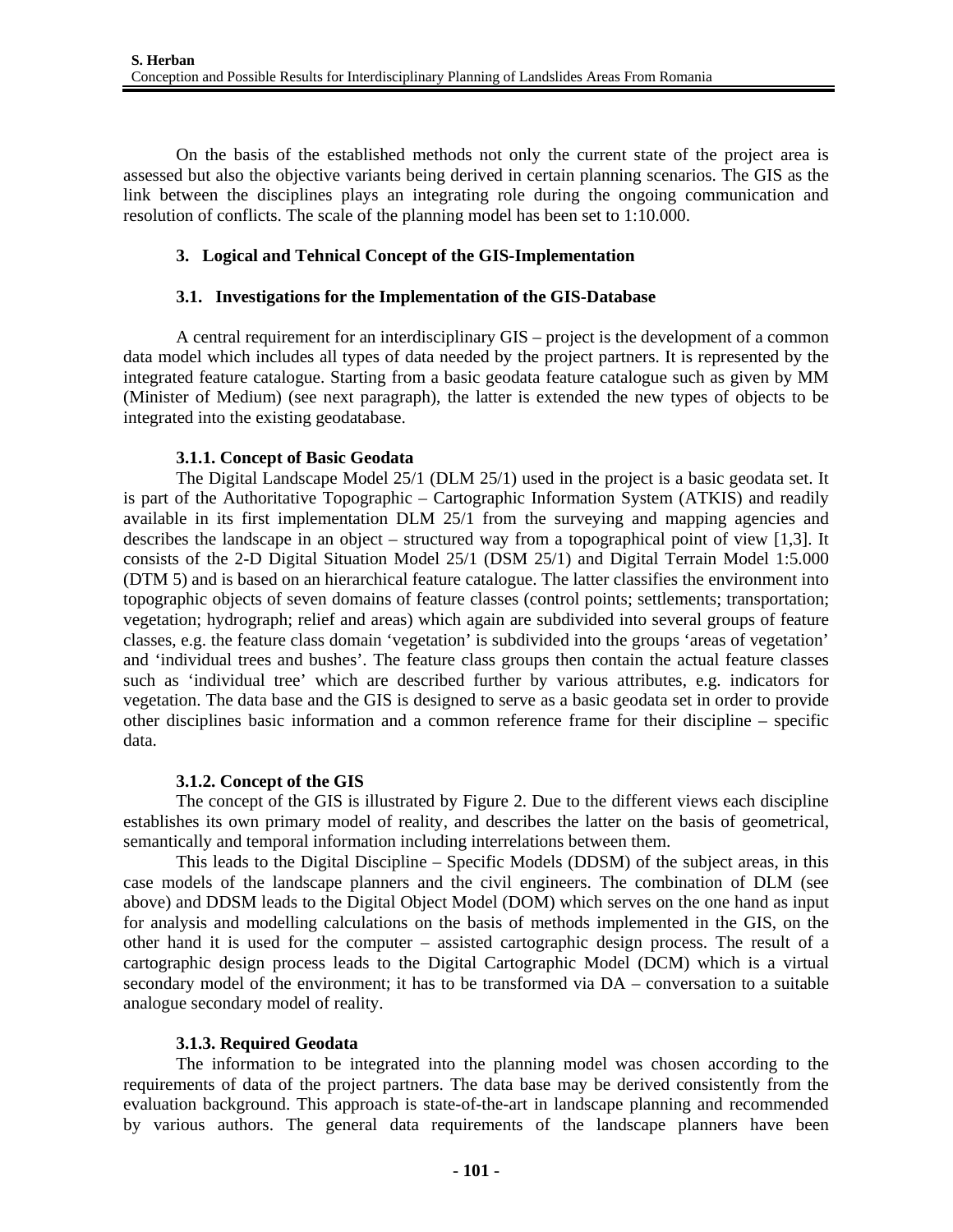

supplemented according to the specific aspects of floodplain areas. Due to lack of resources and time some restrictions on data collection and evaluation had to be made.

Fig. 2. Concept of the GIS

The information needed for an operational water resource management is based on the Federal Law refers to the main legislation regarding the prevention of the land sliding and suggests a model in order to create maps with land sliding of great risk.

The protected good 'use of floodplains by man/protection of man – made goods' has to be considered in particular. Therefore, it is necessary that simulation procedures are conducted to localize and assess any changes in water budget and transport. The respective parameters are included in the feature catalogue. Again, some restrictions have to be made concerning the modelling of water quality. However, the parameters affecting quality of waters will be taken into account during the inshore water structure mapping.

## **3.1.4. Development of an Integral Feature Catalogue**

In accordance whit the required geodata, an integrated feature catalogue is under development. The landscape planners are evaluating a parameter-oriented description of the landscape where vegetation units, micro morphologic units and land-use are being mapped.

The civil engineers will contribute data, which is needed for the calculation of hydraulic models of the area. According to the general structure, new feature class domains have been set up and will extend be to fulfil the requirements of the planning approach. Additionally, it is investigated how other existing digital data sets may be integrated into a common database, e.g. data from the Geological Survey.

## **3.2. Development of a Method Base**

## **3.2.1. Capture and Prognosis Methods**

In order to analyze and process the basic data as described and the data catalogue as input for the evaluation methods, it is necessary to establish a set of methods for data capture and prognosis. This includes among others the deification of land-use, vegetation units and micro morphologic units, the calculation of water transport, determination of ground water level, flooding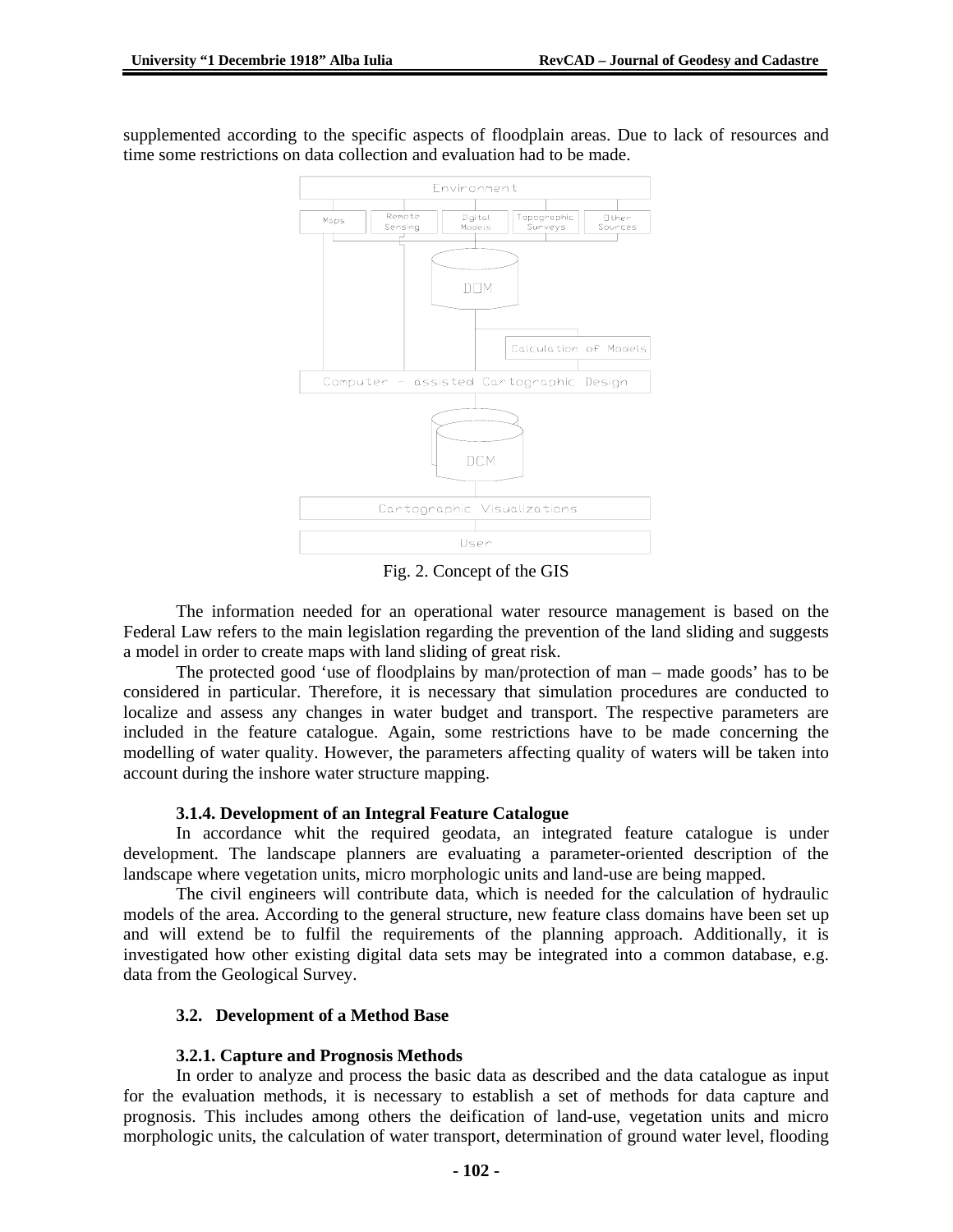duration and frequency of occurrence, and soil characteristic such as wind and water erosion and to compression of the soil.

#### **3.2.2. Evaluation Methods**

At the planning model in hand, the evaluation of protected goods is conducted following the procedure of ecological impact analysis using methods from practice and others, partly modified or self-developed methods. The classification of shaping of parameters is based on ordinal scales for the individual process steps, and delineation of results is based on matrix operations and verbaldescriptive methods.

The methods may be divided into three sections, looking from the point of view of protection of "species and biotopes", "a biotic resources" and "land-use by man possibility of resources". One part the project deals with the project deals also with the implement ability of these methods in GIS.

#### **3.3. Cartographic Visualization**

#### **3.3.1. Theoretical Background**

The term "Cartographic Visualization" is more used in the field of cartography. The reason for this increasing use of modern computer technology for cartographic purposes. From software oriented point of view software techniques like geo-information systems (GIS), rending software products, video toolkits, multimedia environments and world-wide-web browsers give new tools to cartographers and map users, which are advantageous for the cartographic depiction of spatial data [10]. Therefore, MacEachren, showing the "space" of map-use as a cube, developed a new concept of map-use. (Figure.3).



#### **3.3.2. Project Related Objectives of Cartography Visualization**

For the project in this paper, the above mentioned concept is an excellent framework for the positioning of the main visualization issues, which refer to the requirements of an integrated planning process as mentioned in Chapter 1.

Fig. 1 shows the visualization process s part of the GIS. The term "cartographic visualization" should be understood as a technical design process emerging maps (on paper or on display devices) on the one hand side and as human process of perception and cognition on the other. The intention of depiction of cartography is to find best solution for the spatial objects,